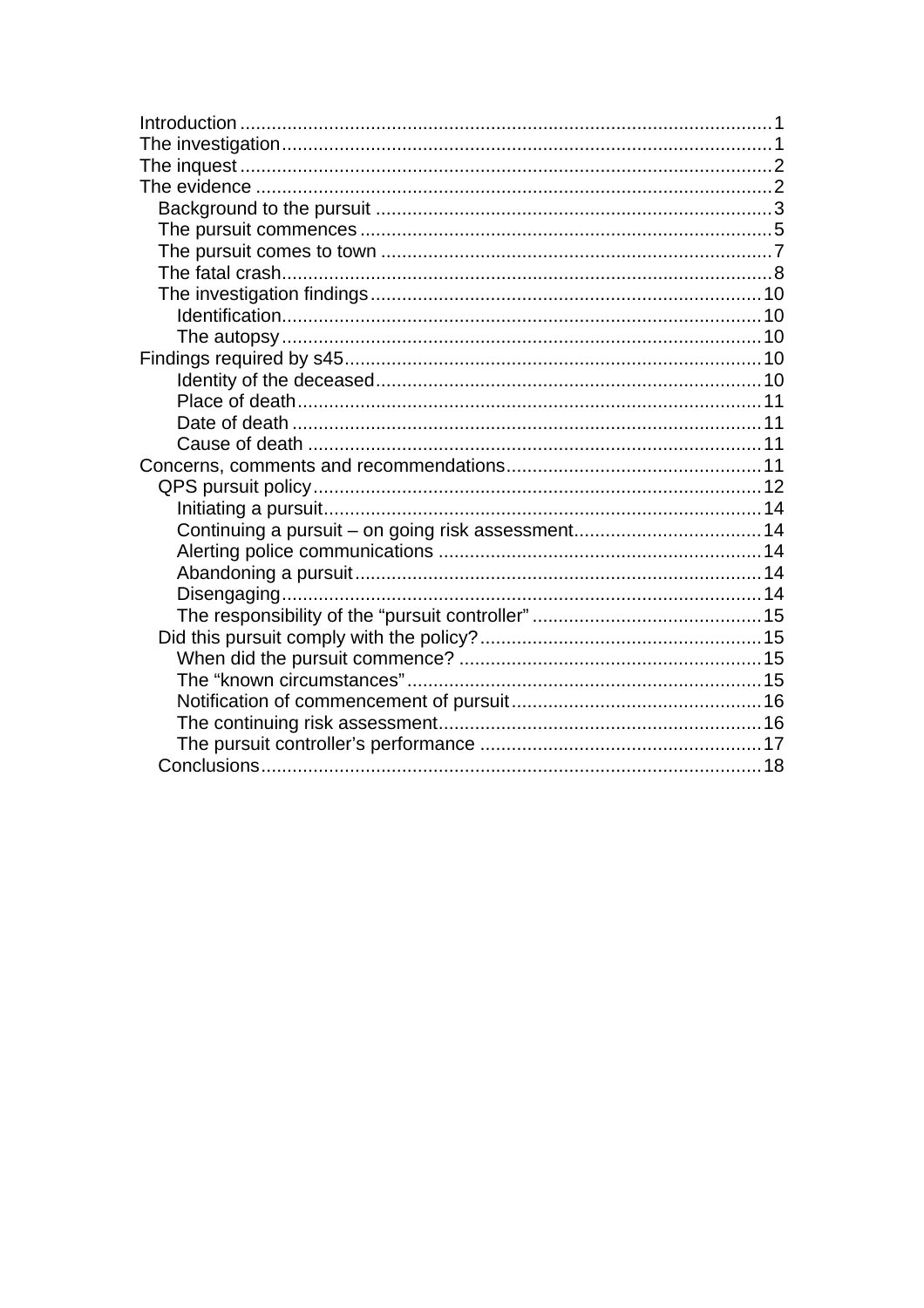<span id="page-2-0"></span>The *Coroners Act 2003* provides in s45 that when an inquest is held into a death in custody, the coroner's written findings must be given to the family of the person who died, each of the persons or organizations granted leave to appear at the inquest and to various specified officials with responsibility for the justice system including the Attorney-General and the Minister for Police and Corrective Services. These are my findings in relation to the death of Niceta Maria Madeo. They will be distributed in accordance with the requirements of the Act and posted on the website of the Office of the State Coroner.

## **Introduction**

Early in the afternoon of 20 June 2006, three teenagers were "joyriding" in an old Commodore two of them had unlawfully taken from the front yard of its owner in Proserpine. As they were heading north along the Bruce Highway, the car was seen by patrolling police officers who were on the lookout for it. The officers pursued the vehicle. The occupants of the Commodore saw the police car chasing them and the driver sped up in an attempt to get away. The pursuit came to an end when the driver of the Commodore lost control in the central business district of Proserpine. He unsuccessfully attempted to take a sharp left hand corner and crashed into a white Toyota sedan stationary at an intersection. Mrs Niceta Madeo was driving that vehicle. She suffered fatal injuries and died soon after.

These findings:

- confirm the identity of the deceased woman, the time, place and medical cause of her death;
- seek to explain how the crash occurred; and
- consider whether the pursuing officers acted in accordance with the Queensland Police Service (QPS) policies and procedures then in force.

As this is an inquest and not a criminal or civil trial, these findings will not seek to lay blame or suggest anyone has been guilty of a criminal offence or is civilly liable for the death.

In a later bracket of evidence consideration shall be given to whether any changes to current policies or practices would reduce the likelihood of deaths occurring in similar circumstances in the future.

As the death followed a police pursuit and the incident was investigated by other police officers, the findings also critique the quality of that investigation.

## **The investigation**

The officer in charge of the Whitsunday Police Division, Senior Sergeant O'Connel, heard the pursuit and advice of the fatal crash on the police radio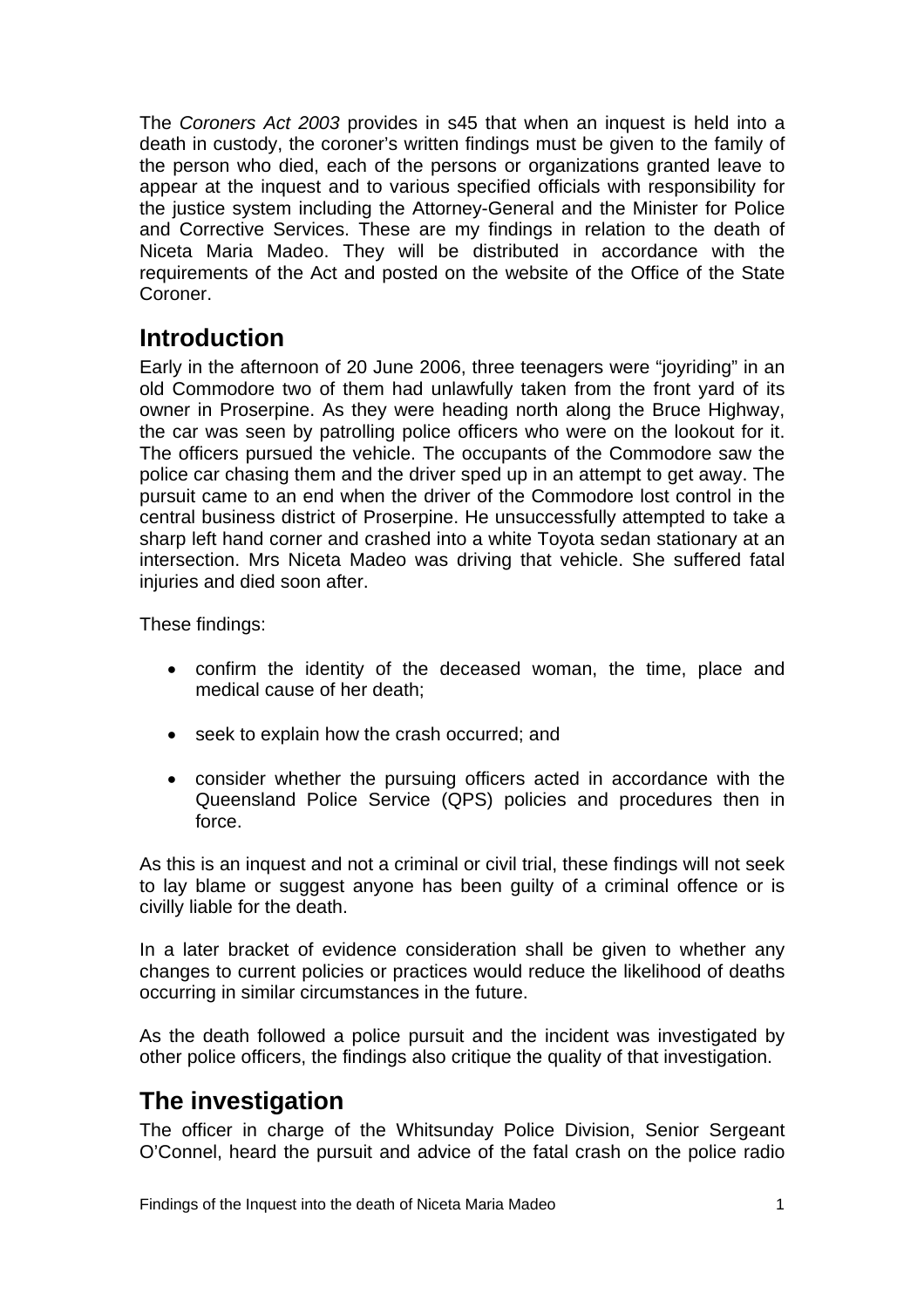<span id="page-3-0"></span>system in his office in Cannonvale. He immediately drove to the scene and secured it. He arranged for a scenes of crime officer and a traffic accident investigation officer from Mackay to attend.

Officers from the Ethical Standards Command were in Mackay at the time in relation to other matters and were detailed to assume responsibility for the investigation of the police pursuit. Officers from the Juvenile Aid Bureau assumed responsibility for investigating the unlawful use and dangerous driving of the Commodore.

The driver of the police vehicle was breath tested and was found to have a zero reading. The next day the driver of the police vehicle was interviewed and statements were taken from all relevant witnesses. A re-enactment was undertaken and video taped.

Both vehicles were examined by a machinery inspector.

As can be readily appreciated whenever a death is connected with police conduct it is essential the matter be thoroughly investigated to allay any suspicions that inappropriate action by the officers may have contributed to the death. It is also desirable that the general public be fully apprised of the circumstances of the death so they can be assured the actions of the officers have been appropriately scrutinised. The police officers involved also have a right to have an independent assessment made of their actions so there can, in future, be no suggestion there has been any "cover up".

I am satisfied this matter has been thoroughly investigated and all appropriate sources of information were accessed and the data analysed. However as will become apparent, I do not agree with some of the conclusions of the investigators.

## **The inquest**

A pre-hearing conference was held in Brisbane on 19 January 2009. Mr Harper was appointed Counsel Assisting. Leave to appear was granted to the Commissioner of the Police Service and the two officers involved in the pursuit. Subsequently, the pursuit controller was also granted leave to be represented during the inquest. A list of witnesses was settled and the issues to be examined during the inquest were agreed upon.

On 23 March 2009 a view of the scene was conducted. The inquest then proceeded at Proserpine from 24 to 26 March. Ten witnesses gave evidence and 99 exhibits were tendered.

## The evidence

I turn now to the evidence. Of course I can not even summarise all of the information contained in the exhibits and transcript but I consider it appropriate to record in these reasons the evidence I believe is necessary to understand the findings I have made.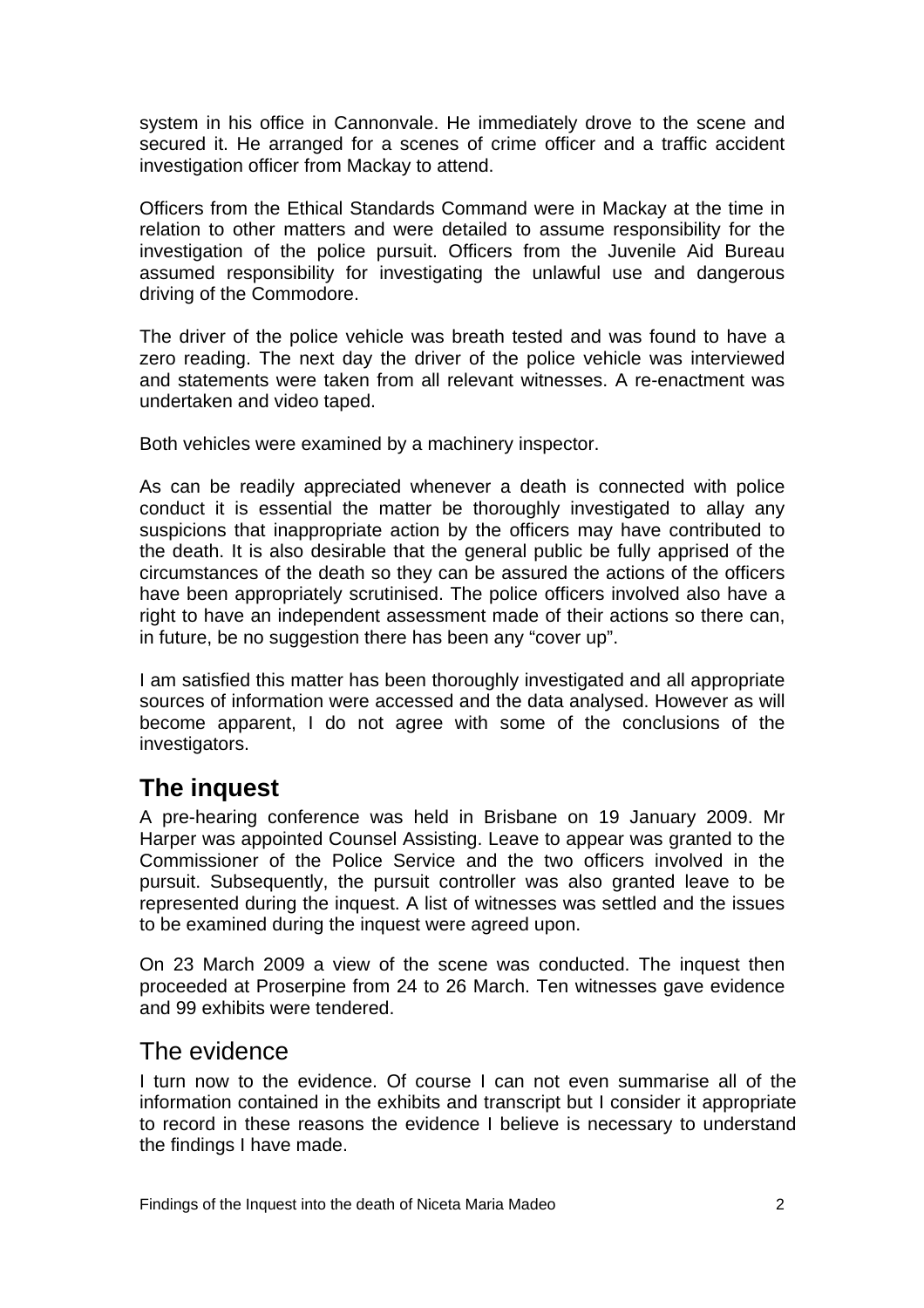## <span id="page-4-0"></span>*Background to the pursuit*

Craig Cuthbert was born in Mackay on 27 December 1989, making him sixteen at the time of Mrs Madeo's death.

He had an unenviable criminal history dating back to 2001. Even before this incident, he had been convicted of numerous offences, some quite serious.

By any standard Craig had an unhappy childhood that undoubtedly contributed to the antisocial behaviour that led to Mrs Madeo's death.

He was diagnosed with attention deficit hyperactive disorder when he was five and treated with various drugs including Ritalin until he was 15. His parents separated when he was 10, and he remained living with his mother until he was 14 when he moved to live with his father. This did not work out but while living there he commenced drinking alcohol and smoking marihuana; habits he continued up until these events. After briefly returning to his mother's care, Craig was placed in a number of foster homes, before being placed in unsupervised commercial accommodation. At the time of this incident, he was living with his girlfriend and her carer. He was not working or attending school.

He had for some two months prior to the fatal incident been in a relationship with a local girl, Holly-Rae Watts with whom he was living. She was 14. He was friendly with Michael Vatas-Simpson, who was also sixteen.

In June 2006, Holly-Rae went to stay with her parents at Midge Point, a seaside town between Mackay and Proserpine. On the evening of 19 - 20 June 2006, Craig decided to go and visit her and took a car from its owner's yard in Slade Point. Michael went with him. They ran out of fuel before they reached Midge Point. They abandoned the car.

After walking for a while, they went into a rural property and found a utility in a shed. It had the keys in the ignition. Michael panicked and ran off. Craig pushed it out of the shed and drove off. He found Michael and they continued on towards Proserpine.

They went to the caravan park where Holly-Rae was staying with her parents and Craig spoke with her for a few minutes. This was just before dawn on 20 June.

He and Michael then continued on to Proserpine. They drove the car into a cane paddock to conceal it while they slept.

When they woke, they drove around Proserpine for a while before again parking the vehicle off the road while they slept. This time the car got bogged and after failing to free it the boys abandoned it.

They then walked around Proserpine for a while.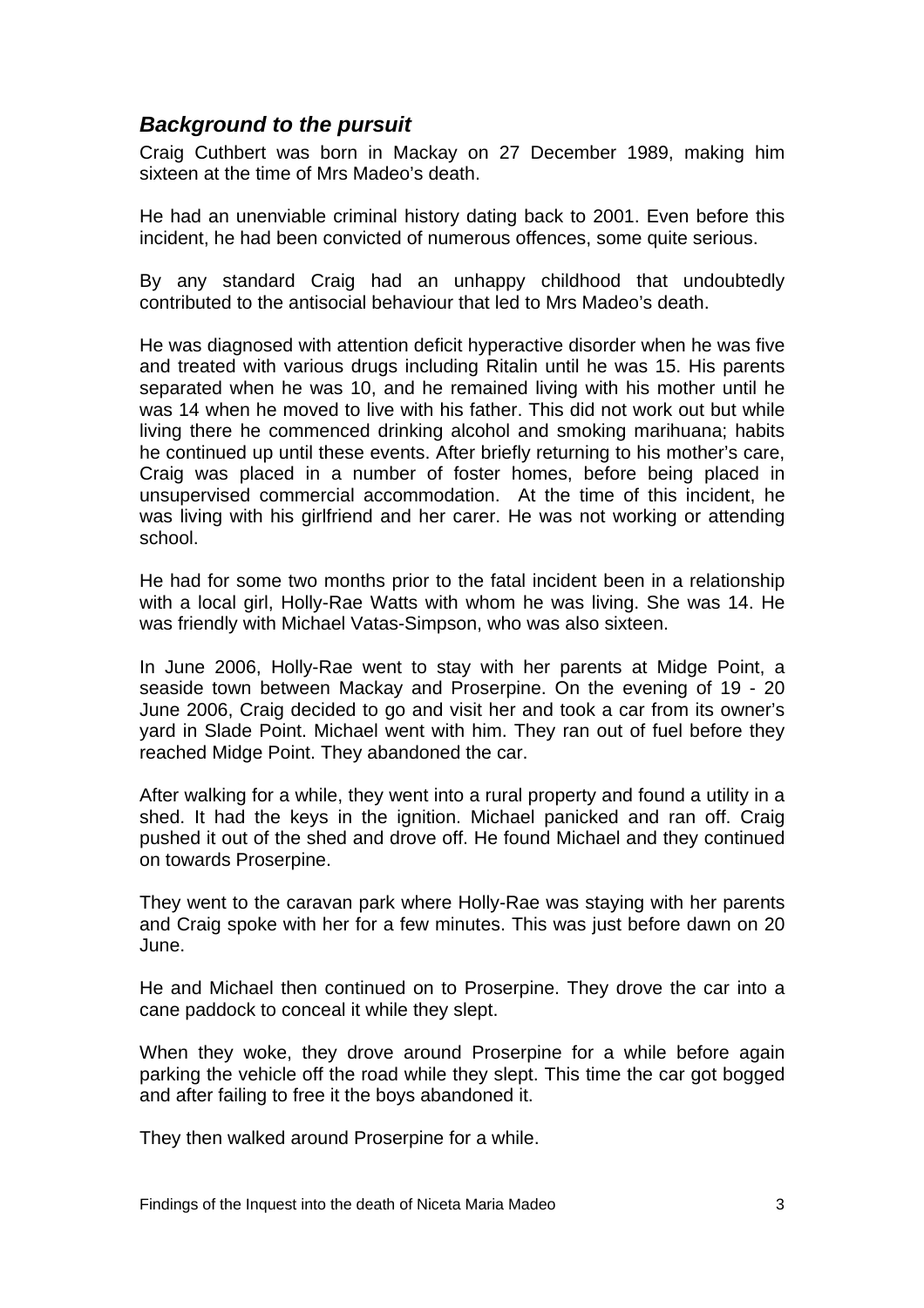At about 1:30pm, they saw an old Commodore sedan in the front yard of a residence. On inspection they saw the keys in the ignition and Craig suggested they take the car. Michael wasn't keen on doing that as it was apparent there was someone in the house and he thought they would get caught. When interviewed on the day after the death of Mrs Madeo, he said he waited by the fence of a nearby school. When he gave evidence, he said he helped Craig push the car out of the yard.

The second version is more consistent with the evidence of the owner of the car, Matthew Lucas, who heard the car start up and looked out his window. He saw a blond haired youth in the driver's seat and noticed "*he could hardly see over the steering wheel".* He says the car was just reaching the bitumen of the roadway when he saw it and it immediately drove off, so presumably Michael was already on board. He immediately called the Proserpine Police Station and reported the incident. Although he now only remembers seeing one of the youths, he told Senior Constable Ronald Topp there were two males involved but it seems he gave little by way of a description of them. That call was made at around 1.30pm or a little later.

After the crash Senior Constable Topp told investigators he suspected those involved in taking Mr Lucas' car may also have been responsible for two other car thefts that had occurred in the District over the preceding few days and a break and enter and wilful damage at the local school.

Soon after the boys drove off in the Commodore, Craig rang Holly-Rae on his mobile phone and told her they were coming to see her and she should wait out the front of the caravan park.

She did so, and soon after the boys turned up. She got into the car knowing it was stolen. Craig then drove back towards Proserpine. They were intending to visit a friend of Holly–Rae's who lived in Proserpine. They smoked some marihuana as they drove.

After receiving the report that the Commodore had been taken, Senior Constable Topp immediately commenced patrolling in the hope of locating it. He contacted the Mackay radio communication room and requested details of the vehicle be broadcast to all police cars in the region. That call was logged at 1.42pm. He and his partner Constable Daniel Kennedy drove as far south as Bloomsbury, about 15 kilometres south of Proserpine, and after seeing nothing, they returned to town to take up with the car's owner to obtain a formal complaint and more details.

Senior Constable Topp also broadcast details of the car over the citizen band radio with a request that any sightings of the vehicle be reported to police.

This strategy bore fruit. Shortly before 2.00 o'clock, a number of calls were received from members of the public indicating a vehicle matching the description of the distinctive missing Commodore was on the Bruce Highway heading north towards Proserpine. This was confirmed by another call made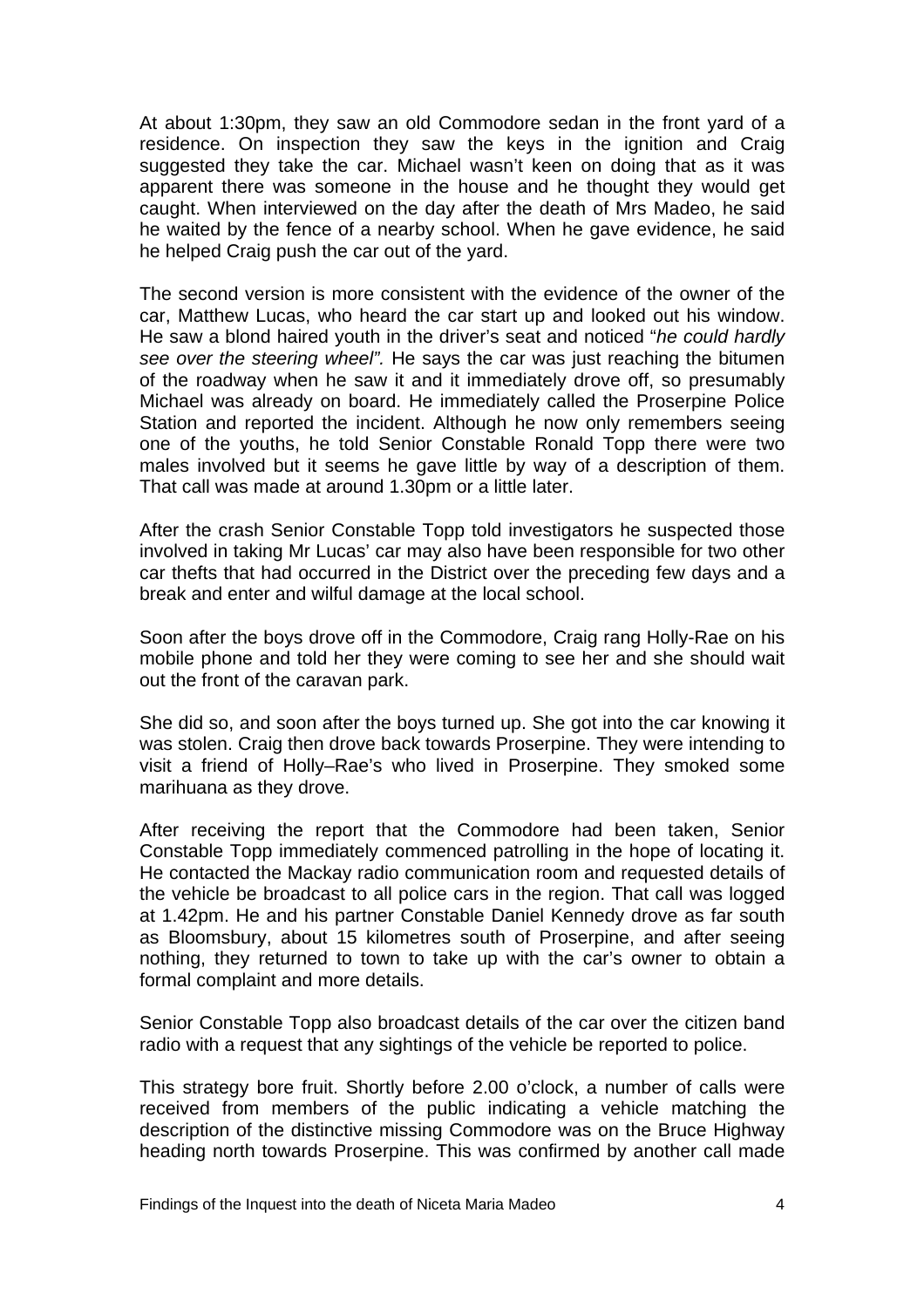<span id="page-6-0"></span>at 2.07. The information was relayed to Senior Constable Topp and Constable Dan Kennedy who, in response, headed south, out of town.

The police vehicle was travelling south on the highway about 7kms from Proserpine when they saw the Commodore travelling north. The officers immediately recognised the vehicle and as it passed they executed a u-turn, activated their bar lights and siren and set off in pursuit.

## *The pursuit commences*

From the recorded radio messages, it can be established that the police officers came across the stolen Commodore shortly before 2.17pm.

Both officers say they did not identify the driver of the stolen vehicle or make any assessment of his age. Constable Kennedy says he was too busy checking the registered number of the car and Senior Constable Topp says that while he did this quickly, his attention was then directed to locating a suitable place to turn around. I have some difficulty accepting this. The identity of the driver would have been crucial to any future prosecution and from my experience, glancing at the driver of a car as it passes is easy to do and takes only a second or two. In any event, the officers say that as result of their failure or inability to do this, they were not aware that the car was being driven by a juvenile.

When the police officers commenced following the stolen Commodore they observed it was behind four other vehicles, the front one of which was either a car towing a caravan or a campervan. The officers estimated the Commodore to be travelling at less than the 100km/hour speed limit.

As the police car caught up to the Commodore, it overtook the car in front of it, crossing double white lines to do so.

Craig repeated that manoeuvre to pass the next car in the string of four, again crossing double white lines and forcing an oncoming vehicle to leave the road. The stolen Commodore then overtook the third vehicle, again over double white lines, but it was forced to slow behind the front vehicle that was towing a caravan because of oncoming traffic. It had to force its way in between the car it had just overtaken and the car towing the caravan, forcing the former to swerve to the left to avoid a collision. Apparently, in so doing that car nearly struck the safety barrier adjacent to a bridge.

The police car overtook the same three vehicles, or they pulled over and let the police car go by, and came up behind the stolen car. The Commodore then overtook the car and caravan on a blind bend. When it was safe to do so, Senior Constable Topp also passed the car and caravan and accelerated to about 140km/hour.

The driver later indicated that he increased his speed and undertook these dangerous manoeuvres because he saw the police car coming after him.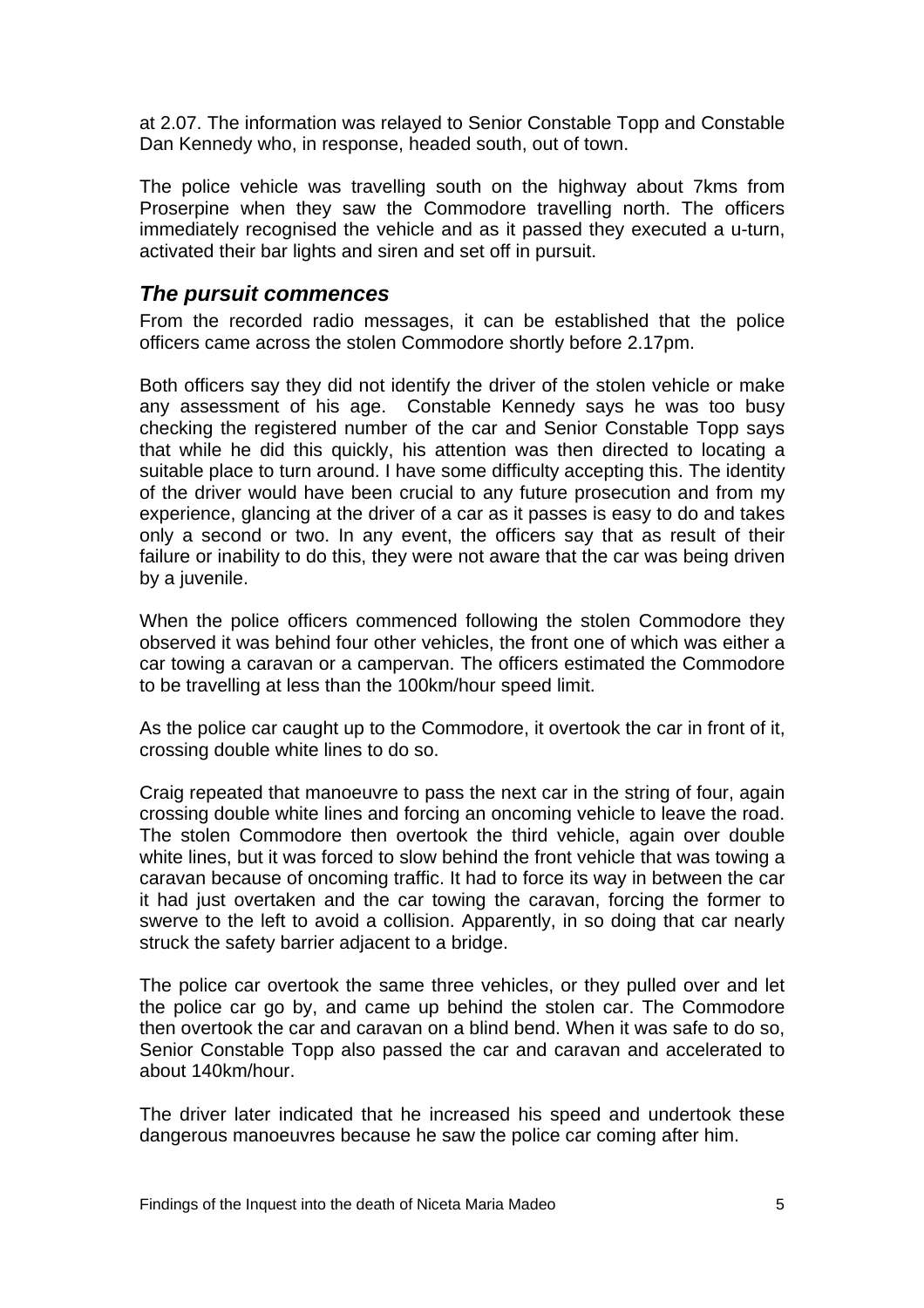Soon after the chase commenced Constable Kennedy informed the Mackay communications room of what was transpiring as required by police policy. He described what was happening in this way; "*He is now driving quite dangerously and overtaking vehicles".*

He went on to say; "C*ontains three people, one driver two passengers speed 100km/hour just overtaking a caravan on a blind corner*".

The communications room officer (CRO) pertinently asked what the weather conditions were. In response Constable Kennedy said "*Road conditions are wet. Towards Proserpine, speed now 130*".

It seems it had been raining intermittently all day, and while there is differing evidence as to whether it was raining at the time of the crash, there is no doubt the highway and the streets of Proserpine were wet.

The pursuit was monitored by the communications room supervisor, Sergeant Gregory Boulton. When he heard these events described over the radio, he instructed the CRO to warn the driver of the police vehicle of the need for caution. In accordance with this direction, the CRO said to the pursuing police officers, "*It might be advisable to pull back".*

A little later Constable Kennedy reported "*140 pulling away from us*". In a statement prepared for criminal proceedings brought against those involved in unlawfully using the Commodore, Senior Constable Topp estimated the speed of the vehicle to be 140km to 150km/hr at this point. In evidence he suggested it may have been even faster.

All three occupants of the Commodore agree the passengers were calling on the driver to stop but he refused. Craig explained in evidence he feared he would be sent to a youth detention centre if caught. The passengers gave evidence of the vehicle weaving in and out of traffic and high speed that is consistent with that of the pursuing police officers.

As the Commodore approached Proserpine it came up behind a slower vehicle and a truck. Because two semi-trailers were coming in the opposite direction the Commodore could not overtake the vehicles in front of it. This allowed the police vehicle to catch up to the Commodore. No doubt reacting to the police lights and sirens the vehicles in front of the Commodore pulled off the road allowing the Commodore and the police vehicle to proceed. In his statement Senior Constable Topp says that at this stage the police car was about 100 metres behind the stolen vehicle when it suddenly turned left off the highway into Main Street, Proserpine. Senior Constable Topp estimates that at that stage the Commodore was travelling at about 80km/hour and the police vehicle slowed to about 60kms/hour. The recording of the police radio gives a slightly different impression. As they approached Proserpine Constable Kennedy says; "*120k's just entering Proserpine now",* and ten seconds later*, "Presently ah 70 to 80 metres in front of us.*" He said in evidence this described the speed and relative position of the vehicles when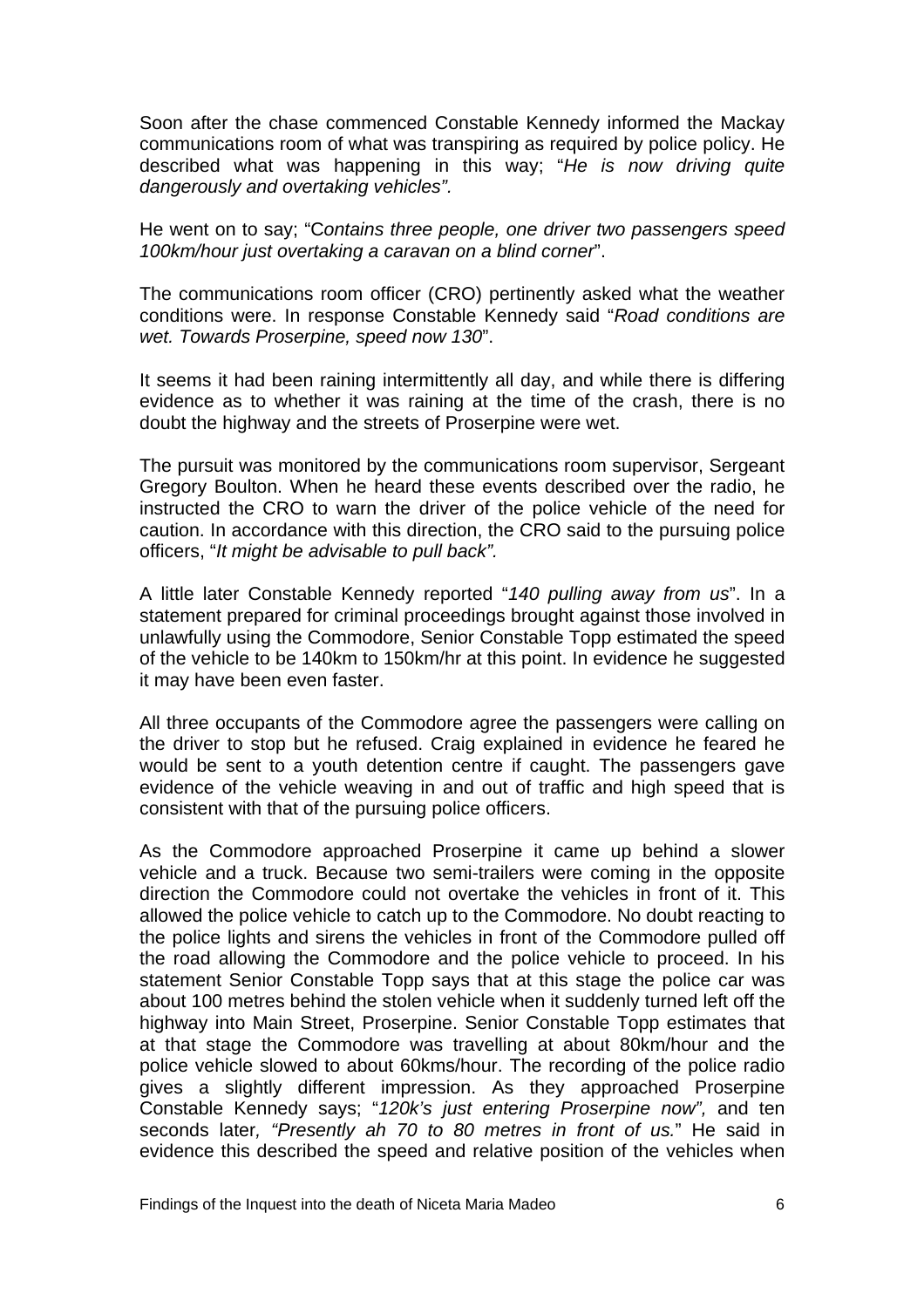<span id="page-8-0"></span>they were still on the highway, albeit, within the 60 km/hr speed zone of the town.

## *The pursuit comes to town*

The distance from the commencement of the 60km per hour speed zone on the southern boundary of the town, to the point of the collision with Mrs Madeo's car is about 2.2 kms. For the first 1.2kms, Main Street follows the Bruce Highway. Main Street proper then branches off to the left into the central business district. From this intersection to the point of the crash is a distance of about one kilometre and apart form a curve just after the junction, it is a straight road with minimal obstructions, running east-west. This straight section of Main Street that runs through the central business district from Blair Street to Hinschen Street is 780 metres long. Annexure A is a plan of the route. The day of the crash was a weekday and there were numerous people going about their business who witnessed excerpts of the pursuit. As would be expected, their versions vary significantly.

Pamela Boyland was in her office situated on the part of Main Street that is coterminous with the Bruce Highway. She has a view of the street from her office. The speed limit there is 60kms/hour and she frequently sees cars exceeding it. She saw the Commodore go past. She said she had never seen a vehicle travelling as quickly. She said "*it was that quick it could have been an aeroplane*". She saw the police car come past at least five seconds later. It was travelling much more slowly.

A couple of hundred metres further up the road, Alfred Black was standing in the forecourt of his tyre business. His view to the south was restricted by the building next door but he heard a fast moving vehicle approaching and saw the Commodore as it flashed past. He estimated its speed at 120km/hr. He saw the pursing police vehicle. He thought it was 300 to 400 metres behind the Commodore. He estimated its speed to be the same as the Commodore.

Senior Constable Topp says that as the Commodore entered Main Street proper, it reduced speed to about 80kms an hour to make the tight left hand bend near the intersection of Blair Street. He says he then reduced speed to about 60km/hr.

Senior Constable Topp says as they rounded that curve, he saw the Commodore strike the rear of a parked vehicle near the intersection of Herbert Street. It slid sideways for some distance but kept moving.

The struck car was parked outside a butcher shop adjacent to the intersection of Main and Herbert Streets. This point only comes into view as one rounds the bend near Blair St, a distance of one hundred and thirty metres.

A number of other people also witnessed this crash. Eden Findlay was sitting at a table on the footpath, very near the round-about. He saw the Commodore crash into the parked car and feared for his safety. He estimated the police car was "*about 100 metres behind the brown Commodore".* Two people inside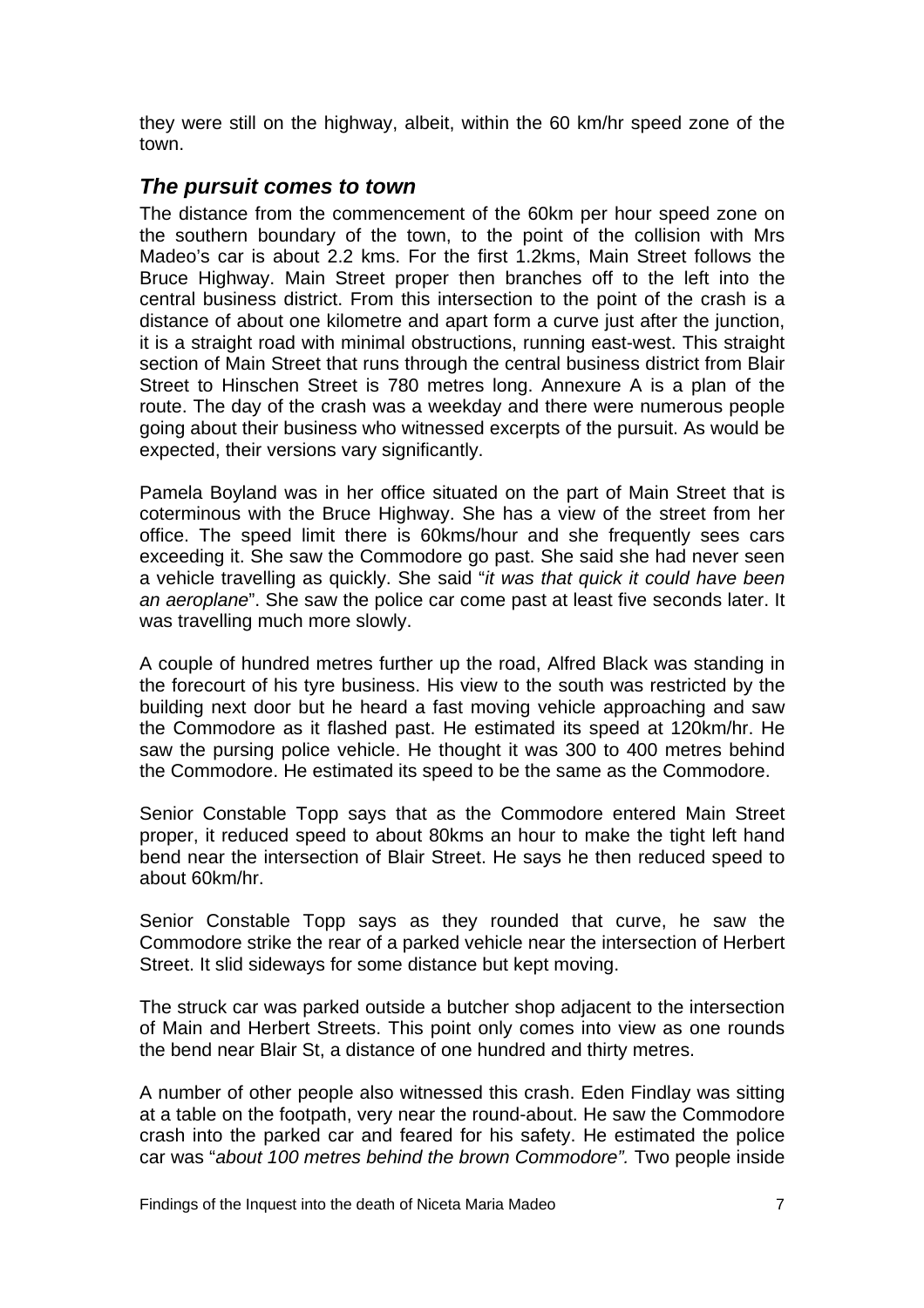<span id="page-9-0"></span>shops at the intersection variously estimated the police vehicle to be eight and five seconds behind the Commodore at this point.

This incident was reported to the police communications room in the following terms. "*That vehicle has just slammed into a parked vehicle on the side of the*  road. Ah he is currently swerving all over the road of the main street of *Proserpine.*"

It seems that the collision interfered with the steering of the Commodore as the driver reported having difficulty controlling it from that point. He described the steering as being "*quite stiff".*

Cars travelling in the same direction were stopped at a pedestrian crossing about a block and a half west of where the Commodore hit the parked car. The Commodore went onto the wrong side of the road to go past them causing people using the pedestrian crossing to jump for safety.

Charles Allan had just crossed over the pedestrian crossing when the Commodore sped past causing him considerable concern. He pulled over when he heard the siren of the police vehicle approaching. He estimates the vehicles were about 800 metres apart but he is obviously mistaken.

A group of people outside the Proserpine Court House, which is on the first corner past the pedestrian crossing, also witnessed part of the pursuit. Douglas Lawrence remembers there was light rain falling when he heard a siren approaching from the eastern end of Main Street. He also heard a loud scraping sound which he traced to a brown Commodore with damage to its front left. As he was watching the Commodore, it swerved onto the wrong side of the road to avoid a car reverse parking. Mr Lawrence identified the driver as a juvenile, as did others in the group. A short time later he saw a police car travelling in the same direction. Two men in his company, the Hurst brothers, give a similar account. They say they thought the police vehicle was about a minute behind the Commodore.

Mr and Mrs Hardke were on the other side of the road. They remember the front left hand side of the Commodore was damaged so that the bull-bar was rubbing on the front left hand tyre causing it to give off the smell of burning rubber. Mr Hardke thought the front left hand tyre was deflated and the rim was running on the road. He estimated the Commodore was between 100 and 200 metres in front of the pursuing police vehicle. They watched the Commodore drive out of sight around the next corner into Hinschen Street.

## *The fatal crash*

A train line crosses Main Street just past its intersection with Hinschen Street. As the Commodore and the police vehicle proceeded down Main Street, the boom gates came down to allow a train to pass. Unable to proceed further along Main Street, Craig Cuthbert elected to take the left hand turn into Hinschen Street. It seems he was travelling at approximately 80kms/hour at this stage. As a result of the speed, the damage done to the steering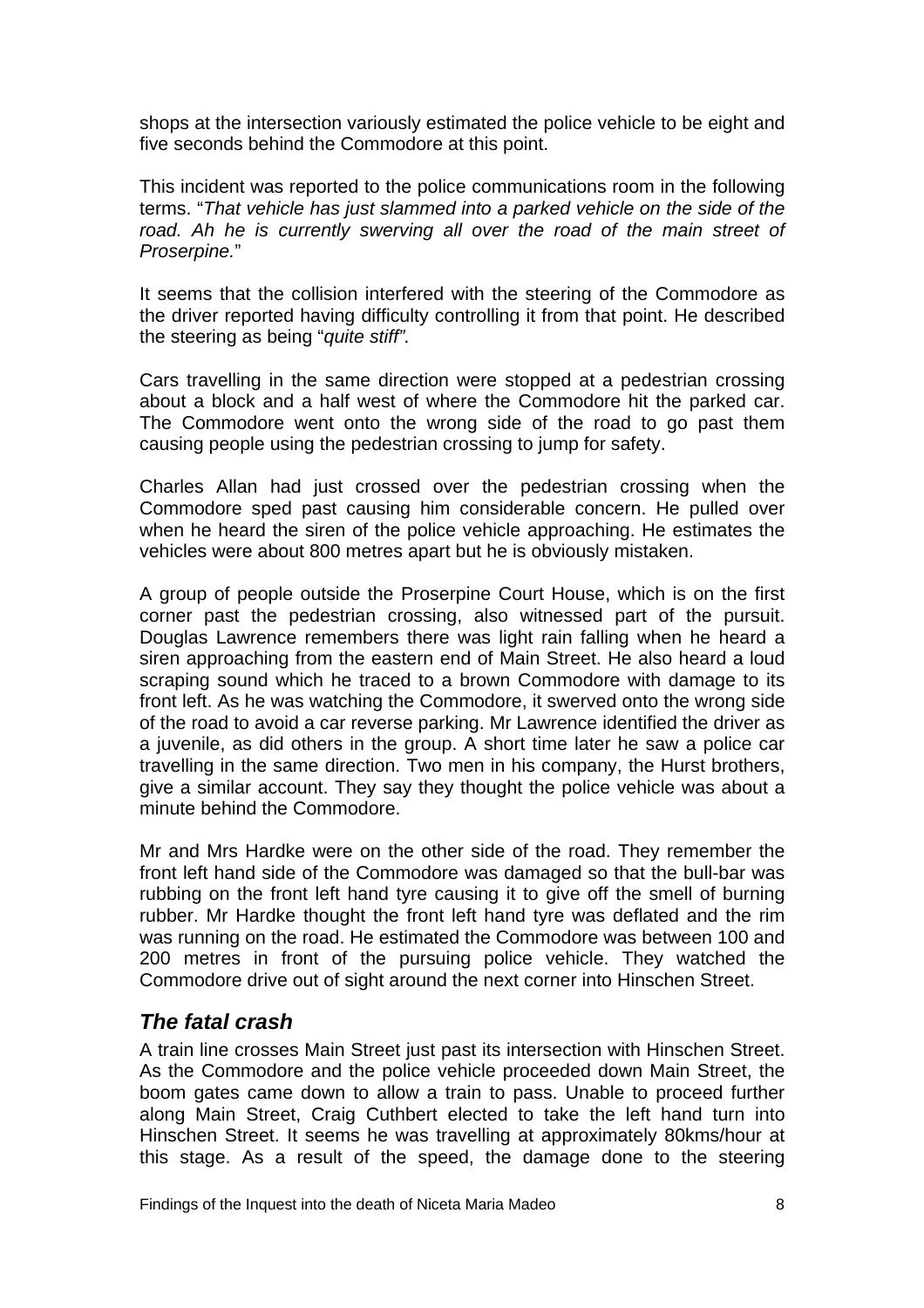mechanism and front left hand wheel by the earlier crash, and the wet road, he was unable to negotiate the corner. Instead he ploughed into a white Toyota sedan which was waiting at the intersection. It was driven by Mrs Madeo. She was the only occupant.

Constable Topp says the police car was at the Mill Street intersection when this happened. That corner is 230 metres from the intersection of Hinschen Street. One of the officers advised the police radio room, "*Turned left into Hinschen Street and he has lost control of the vehicle".* 

After the car crashed, the three teenagers got out of the Commodore. Michael Vatas-Simpson commenced to run but did not get far as police quickly arrived on the scene and apprehended him. Craig Cuthbert was also apprehended. Holly-Rae Watts was clearly shocked and dazed by the incident and sat on the footpath crying.

A number of bystanders ran to Mrs Madeo's assistance, while the police dealt with the teenagers from the Commodore.

As the cars had made their way along Main Street, Sergeant Boulton, the pursuit controller, had telephoned the District Officer, Inspector Batterham. On learning the pursuit had entered the town and the Commodore had crashed into a parked car, he immediately instructed the pursuit be terminated. He can not recall the exact term he used and concedes he may have said the pursuing vehicle should disengage. Seven seconds after the last message advising that the Commodore had lost control, the communications room operator is heard to instruct, "*285, disengage, repeat disengage.".*

That direction came too late. The crash had already occurred at 2.20pm, approximately three and half minutes after the pursuit commenced. During that time the cars involved travelled about 7kms, at an average speed of approximately 120 kms per hr.

The Proserpine Ambulance Station was first called at 2.23pm but this communication misfired and so another request for assistance was made at 2:34. Heather Shields, an advanced care paramedic and an honorary ambulance officer arrived at the scene about two or three minutes later. Another ambulance officer Norman Veal was already in attendance.

He says that when he arrived, Mrs Madeo was conscious, alert and orientated although not speaking. She was capable of nodding appropriately to verbal questions.

Mrs Madeo was stabilised within the vehicle and given high flow oxygen. She had low blood pressure indicating that it was essential for her to be removed from the vehicle as quickly as possible. The ambulance officers considered her condition was rapidly deteriorating. She was transferred to the Proserpine Hospital. The hospital was advised of her imminent arrival and they were met at the front of the accident and emergency department by both nursing and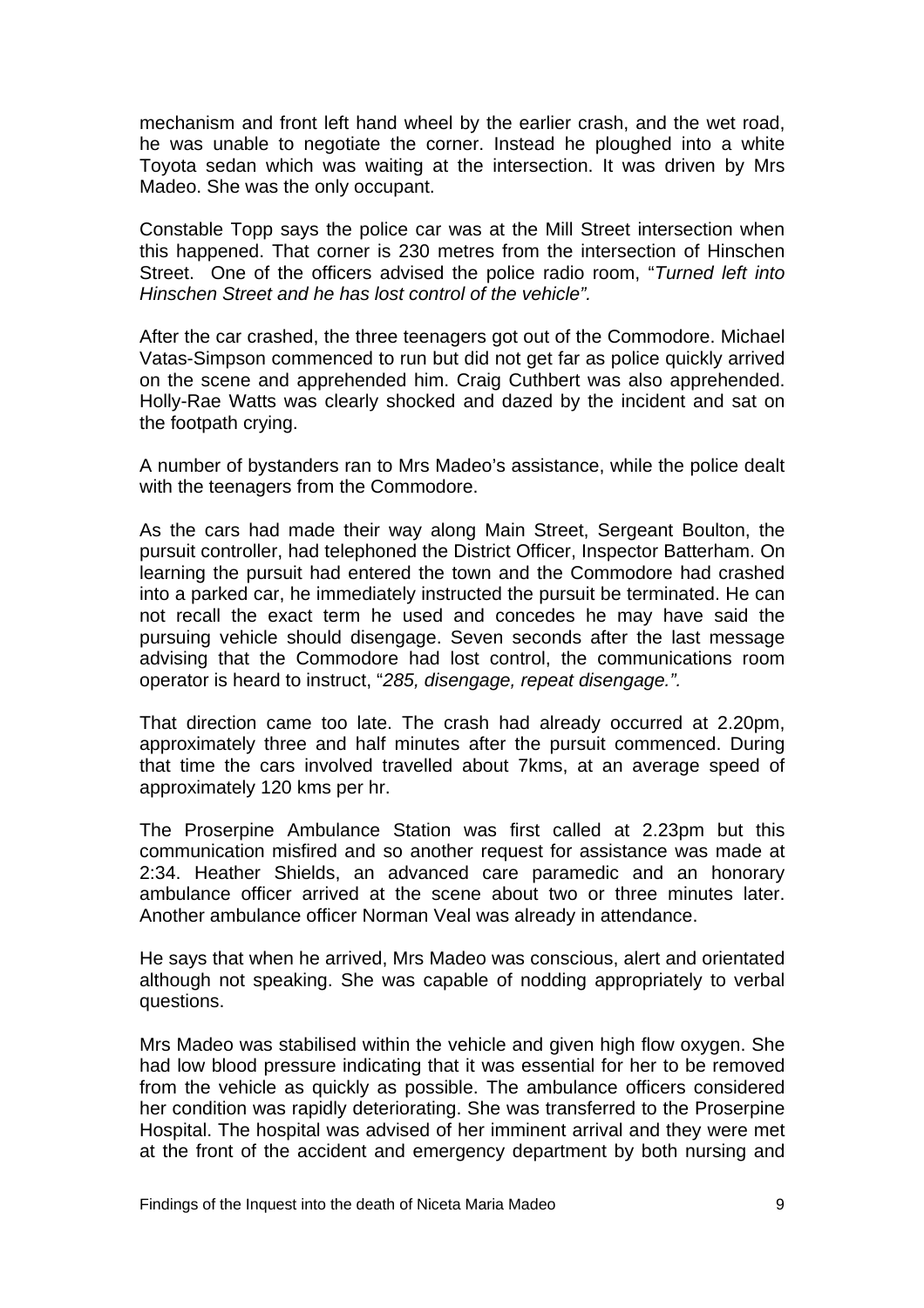<span id="page-11-0"></span>medical staff. The ambulance officers remained at the hospital to assist. Despite the best efforts of all concerned Mrs Madeo's blood pressure could not be maintained: she was declared dead at 4:40pm. The autopsy revealed injuries that were not survivable.

The investigation described earlier then commenced.

## *The investigation findings*

### **Alcohol/Drug Testing**

The breath test carried out on Senior Constable Topp shortly after the crash showed readings of 0.00. Blood and urine samples also proved negative for alcohol or illicit drugs. Craig Cuthbert was tested for alcohol with negative results.

## **Identification**

Mrs Madeo's body was identified on the day of her death by her son Raymond.

## **Vehicle inspection**

When the Commodore was inspected after the crash it of course had extensive damage. That included a ball joint dislodged from the lower left control arm. As the collision with the Toyota driven by Mrs Madeo involved the right front corner of the Commodore it is reasonable to assume that the damage to the left steering components occurred when it hit the parked car prior to the collision with the Toyota. This would also explain the difficulty the driver had in controlling it after that crash.

## **The autopsy**

On 21 June 2006, an autopsy was performed on the body of Mrs Madeo by Dr Fitzpatrick, a local, experienced pathologist. He expressed the view that she died from multiple injuries suffered in a motor vehicle crash. He found that a number of her ribs had been fractured leading to laceration of her lungs with consequential haemorrhaging. Her aorta was partially ruptured. The extensive loss of blood resulting from these injuries would explain her fatally low blood pressure.

## **Findings required by s45**

I am required to find, as far as is possible, who the deceased was, when and where she died, what caused the death and how she came by her death. I have already dealt with this last issue, the manner and circumstances of the death. As a result of considering all of the material contained in the exhibits and the evidence given by the witnesses I am able to make the following findings in relation to the other aspects of the death.

#### **Identity of the deceased** – The deceased person was Niceta Maria Madeo. She was 82 years of age at the time of her death. Nita, as she was known, was born in Italy on 19 December 1923; the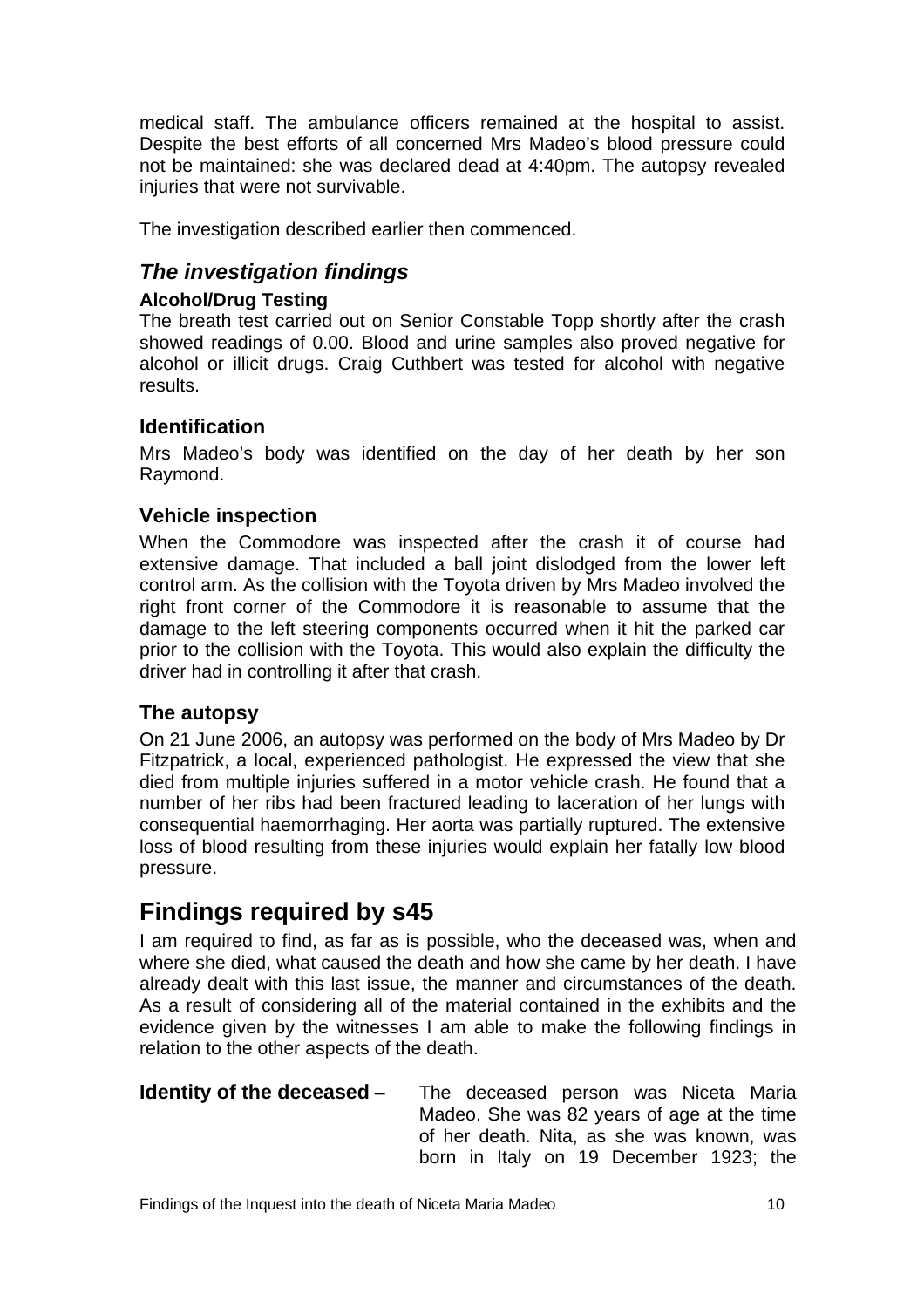<span id="page-12-0"></span>second of four children. Her family immigrated to Australia in the late 1920's and took up residence in Tully where Mrs Madeo commenced and completed her schooling. After marrying she moved to Proserpine with her husband where she remained until her death. From all accounts she had a full and happy life. Although her husband died some time ago, she is survived by her two sons, her daughter, numerous grandchildren and great grand children.

Nita was widely known and liked in the community. She was heavily involved with the local bowls club; the Catholic parish and, right up until she passed away, contributed extensively via her charity work to St Vincent de Paul. I have read a well crafted victim impact statement produced by Mrs Madeo's family which speaks fondly of her generosity, thoughtfulness and vitality. These qualities were manifest in her daily practice of visiting elderly people in the Proserpine area to check on their welfare and provide them with some much appreciated company.

It is clear that Mrs Madeo was very much loved and is still greatly missed by her extended family and friends.

| Place of death $-$ | Madeo died in Proserpine,<br>Mrs.<br>Queensland                                                   | <b>in</b> |  |
|--------------------|---------------------------------------------------------------------------------------------------|-----------|--|
| Date of death $-$  | She died on 20 June 2006                                                                          |           |  |
| Cause of death $-$ | She died from internal injuries sustained in a<br>motor vehicle crash following a police pursuit. |           |  |

## **Concerns, comments and recommendations**

Section 46, in so far as it is relevant to this matter, provides that a coroner may comment on anything connected with a death that relates to public health or safety, the administration of justice or ways to prevent deaths from happening in similar circumstances in the future.

There is no doubt the most direct and primary cause of the crash that killed Mrs Madeo was Craig Cuthbert's failure to stop when signalled by Senior Constable Topp to do so and his reckless and highly dangerous driving that followed. He was convicted of a number of criminal offences as a result of this conduct and punished according to law. Nor can it be doubted that had police

Findings of the Inquest into the death of Niceta Maria Madeo 11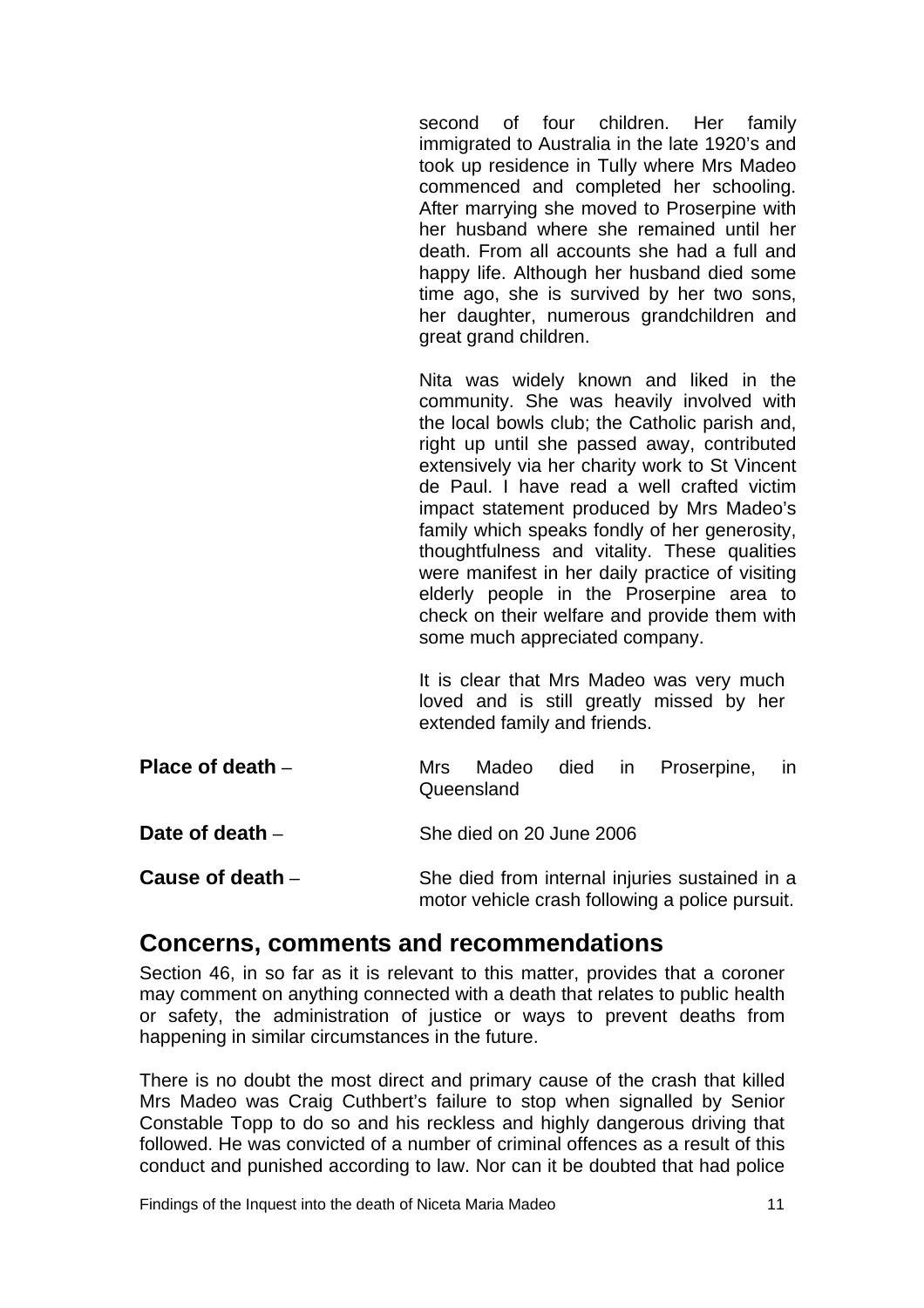<span id="page-13-0"></span>not pursued him, the crash would not have occurred. When he was first seen by police he was driving normally. After they began to chase him, he commenced driving dangerously in an effort to avoid being apprehended.

It is beyond the scope of this inquest to look into the factors that lead young men into taking such needless risks. His less than ideal upbringing described earlier may provide some of the answers. Obviously, young men engaging in dangerous criminal behaviour will continue to come to police attention; the challenge for police is to respond to this behaviour in a manner that does not exacerbate the danger.

As the legal representatives of the officers in this matter correctly pointed out, all pursuits involve some risks. That does not mean pursuits should not be undertaken in any circumstances; the public would likely construe that as the police service abrogating its responsibilities. However, it is reasonable to expect police officers to undertake this activity in a way that minimises the risk. The danger must be justified by reference to the reason for it being created. The QPS shares this perspective and has over a number of years striven to achieve the appropriate balance between law enforcement and public safety.

As counsel assisting mentioned at the opening of this inquest, Mrs Madeo's death is one of seven that followed a police pursuit in the period June 2005 to December 2006. Four inquests have already been held and inquests will be held in relation to the two remaining deaths in coming months. In relation to each, the conduct of the officers involved will be judged against the QPS policies in force at the relevant time. However, as those policies have changed significantly during that period, I shall refrain from making any recommendations for further change until the evidence from all seven inquests has been considered and the impact of the changes are evaluated.

In these findings I shall summarise the relevant policies in force at the time, and assess whether they were complied with. For the reasons set out below, I have reached the conclusion that some of the officers involved in this incident did not comply with these policies. However, it is important to acknowledge that they were not motivated by any improper purposes. On the contrary, it seems their commitment to the enforcement of the law may have led them into error.

## *QPS pursuit policy*

The QPS policy that seeks to regulate situations such as that encountered on the night in question had been in place since 1 January 2006. It amended the earlier policy which had been developed over a number of years. The policy prescribes that officers are only to participate in pursuits in the circumstances outlined in it.

The policy has layers of controls. It requires the officers contemplating initiating a pursuit to apply a set of risk assessment criteria to determine whether a pursuit should be commenced. He or she should then continue to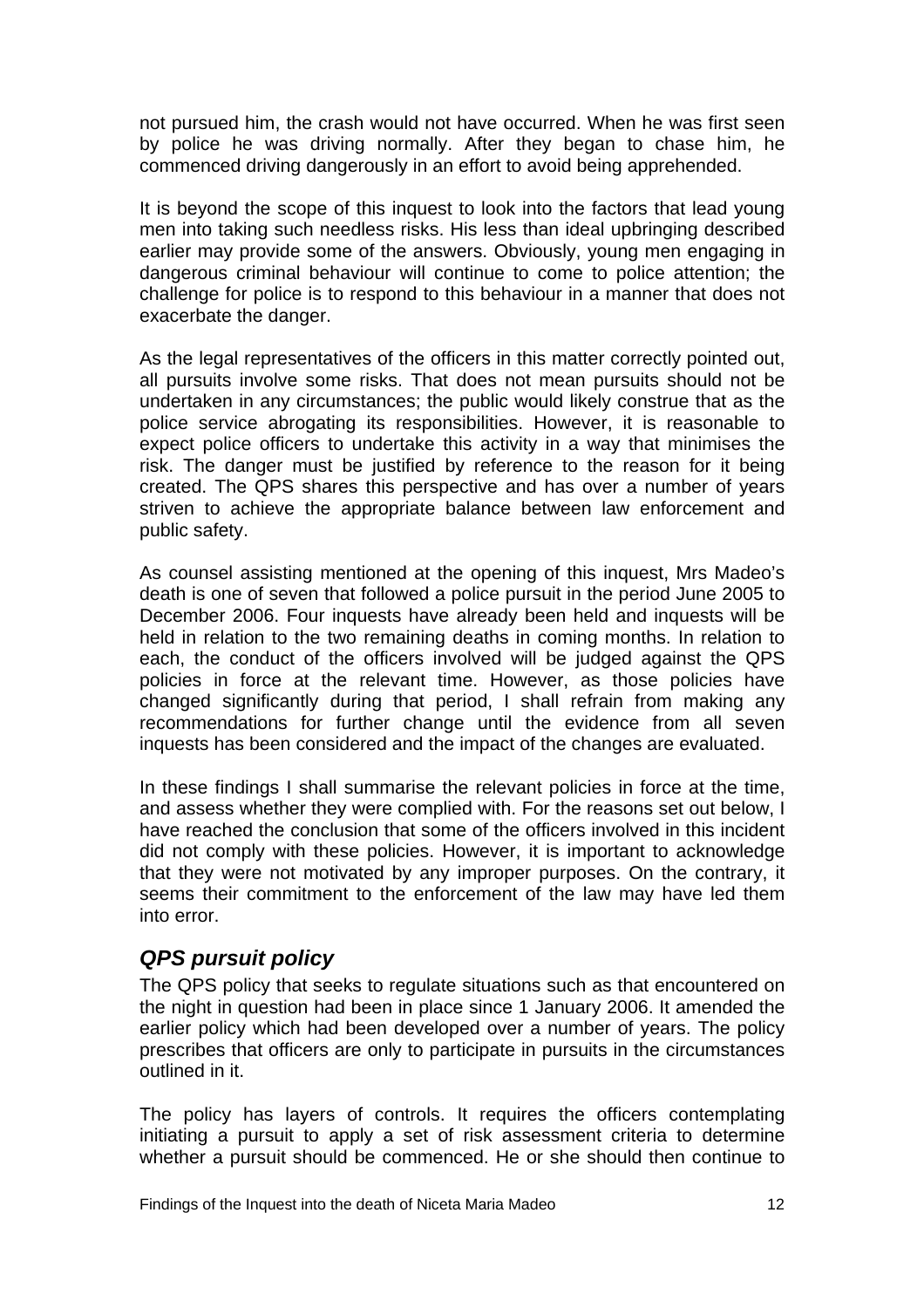undertake such an assessment of the changing circumstances as the pursuit continues.

An officer in the pursuit car is required to contact the local radio communications room and describe the circumstances so the pursuit can be over-viewed by another officer who is kept informed of developments via the police radio. That second officer has authority to direct the pursuers to terminate the pursuit. Until such contact is made, the senior officer in the car is deemed the pursuit controller. I will deal with these components separately.

The policy required the pursuing officers to balance the utility of a pursuit against the risks it generates. The utility is gauged by considering the consequences of failing to intercept the pursued. In this balancing exercise issues of safety are to be paramount.

Quite specific and useful examples are given of characteristics which will be relevant to assessing the risk of the pursuit resulting in injury or death. No guidance is given to assist officers to calculate the necessity of the pursuit with reference to the diminution of law enforcement.

The policy contains the following definitions:

#### *Pursuit*

*Means an attempt by an officer driving a police vehicle to intercept another vehicle where that officer believes on reasonable grounds that the other driver is avoiding interception. An intercept is when an officer is endeavouring to stop another vehicle – a pursuit begins when the officer believes on reasonable grounds that the driver of the other vehicle is intentionally avoiding being intercepted.* 

#### *Abandon*

*Means all police drivers engaged in a pursuit, must immediately acknowledge the direction to abandon the pursuit, turn off flashing warning lights and sirens, pull over and stop the police vehicle in the first available safe position and conduct a safety check of the vehicle before resuming normal patrol or other relevant (pre-pursuit) duties.* 

#### *Disengage*

*Means allowing the pursued vehicle to draw away but continuing to follow the pursued vehicle to further reduce risks from a pursuit. The pursuit controller may direct the pursuing unit(s) to allow the pursued vehicle to draw away. Re-engagement may be considered when appropriate, but only with the prior authorisation of the pursuit controller.* 

#### *Known circumstances*

*Means what is known (not what is suspected or uncertain) in terms of all the circumstances, including the initial offence, that amounts to justifying the risks involved in the urgent duty or pursuit driving."*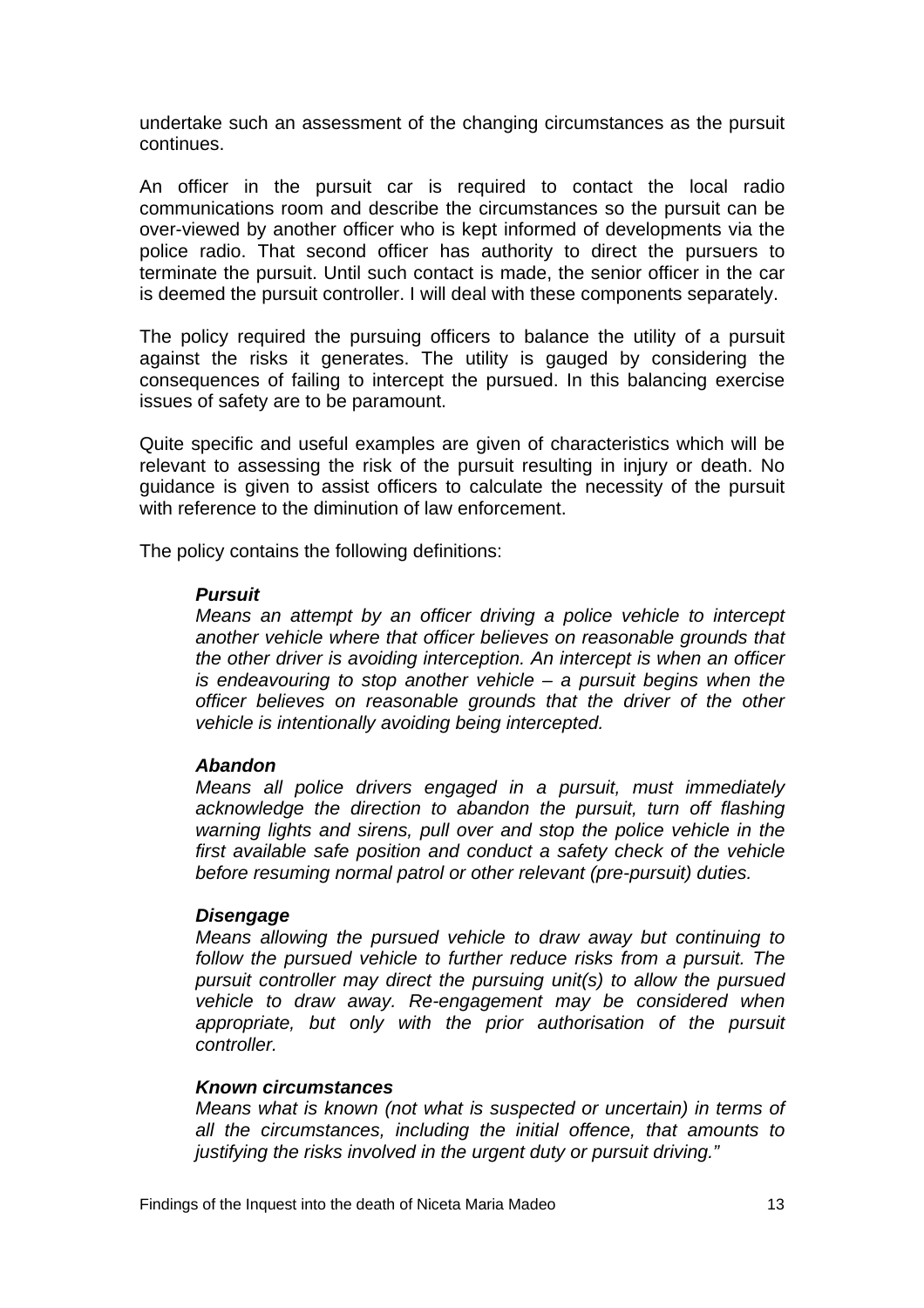## <span id="page-15-0"></span>**Initiating a pursuit**

In the part headed "*Justification for initiating or continuing a pursuit"* the policy stipulates that *"(t)he risks involved must be balanced against the necessity for the pursuit. Pursuits may be conducted only when;* 

- *(i) the known circumstances are sufficient to justify a pursuit;*
- *(ii) identifying or apprehending the occupant(s) of the pursued vehicle at a later time is unlikely.*

The policy goes on to direct that "*a risk assessment must be conducted in relation to every pursuit."* It then lists 12 factors which must form part of the assessment.

#### **Continuing a pursuit – on going risk assessment**

The standard risk management approach is continued by the direction that *"(t)he reasons for and risks involved must be assessed before initiating the pursuit and be continually reassessed during the pursuit. The mandatory operating principle is 'the safety of police, the public and the offenders or suspects is paramount.' The pursuit must be abandoned if the risk outweighs the necessity for and known circumstances of the pursuit."(emphasis added)* 

### **Alerting police communications**

The policy imposes an obligation on the pursuing officers to advise the radio operator, as soon as possible, that the pursuit has commenced. It outlines nine categories of information pertaining to the pursuit, of which the radio operator is to be kept informed.

## **Abandoning a pursuit**

The policy repeats at section 14.23.7 that:

"*A pursuit must be abandoned immediately if it creates an unacceptable risk to the safety of any person."* 

Where a decision has been taken to abandon a pursuit the policy sets out a series of steps to be taken. These include a requirement to turn off flashing lights and sirens, to pull the police vehicle over at the first available safe position and to advise the pursuit controller that the pursuit has been abandoned.

## **Disengaging**

As outlined earlier, the policy includes a definition of "disengage" but provides no other guidance about when or how that should happen. The section dealing with resumption of a pursuit provides that unless the reasons for disengaging have significantly changed, resumption must not occur and must be authorised by the pursuit controller.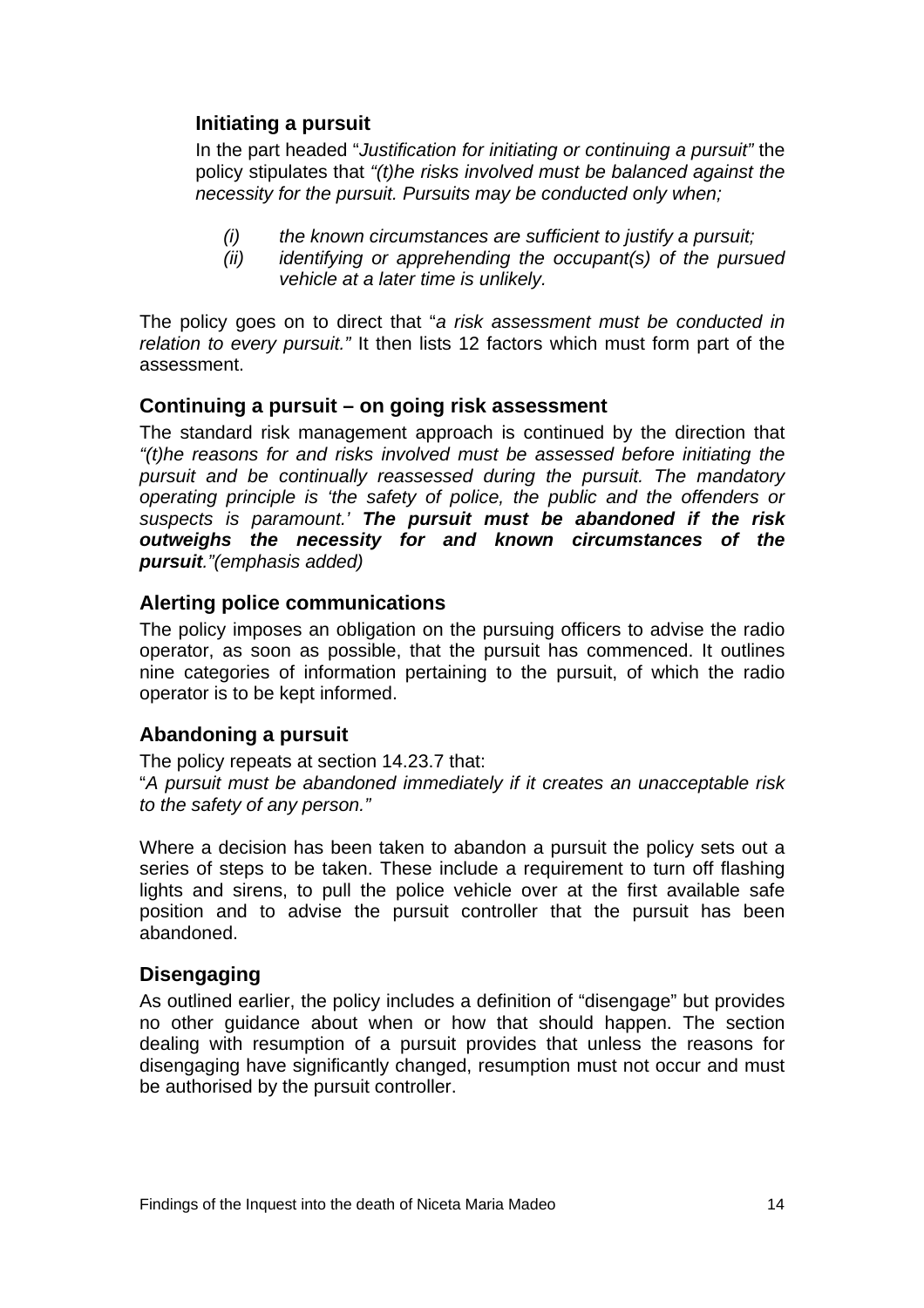## <span id="page-16-0"></span>**The responsibility of the "pursuit controller"**

The driver of the pursuit vehicle is not the only officer who had a responsibility to undertake the risk assessment and balancing of likely outcomes I have described. In recognition that officers caught up in a chase can have difficulty making objectively reasonable assessments, the QPS has in its procedures added a second layer of control that gives the primary responsibility for determining whether a pursuit should continue to the duty officer at the closest police communications centre. That officer is designated the "*pursuit controller".* 

The officers in the pursuing vehicle are obliged to comply with any directions given by this over-viewing officer. The pursuit controller is obliged to undertake the same risk assessment and balancing of risk and utility I have already described and to terminate the pursuit if he/she considers it poses an unacceptable risk to the safety of anyone who might be affected.

## *Did this pursuit comply with the policy?*

## **When did the pursuit commence?**

In order to determine whether the officers involved in this incident complied with the relevant policies it is necessary to determine when the pursuit commenced.

As can be seen from the definition quoted earlier a pursuit has two elements: an officer is attempting to intercept a motorist and the officer believes on reasonable grounds that the motorist is attempting to avoid being intercepted.

The evidence indicates that when the officers executed a "u" turn so that their vehicle was travelling in the same direction as the Commodore, they activated the coloured bar lights and siren and accelerated to close the distance between the two vehicles. As soon as they did this, the Commodore significantly increased its speed and over took the car in front of it in dangerous circumstances. There can be little doubt that the driver of the Commodore was attempting to avoid apprehension; indeed he told the passengers in the car as much.

The pursuit had commenced.

## **The "known circumstances"**

It is next necessary for me to determine whether the circumstances that prevailed at that point were such as to satisfy the balancing exercise required by the policy. The known circumstances that might justify a pursuit consisted  $of -$ 

- the Commodore had been reported stolen;
- it failed to stop when the driver must have known police were directing him to do so.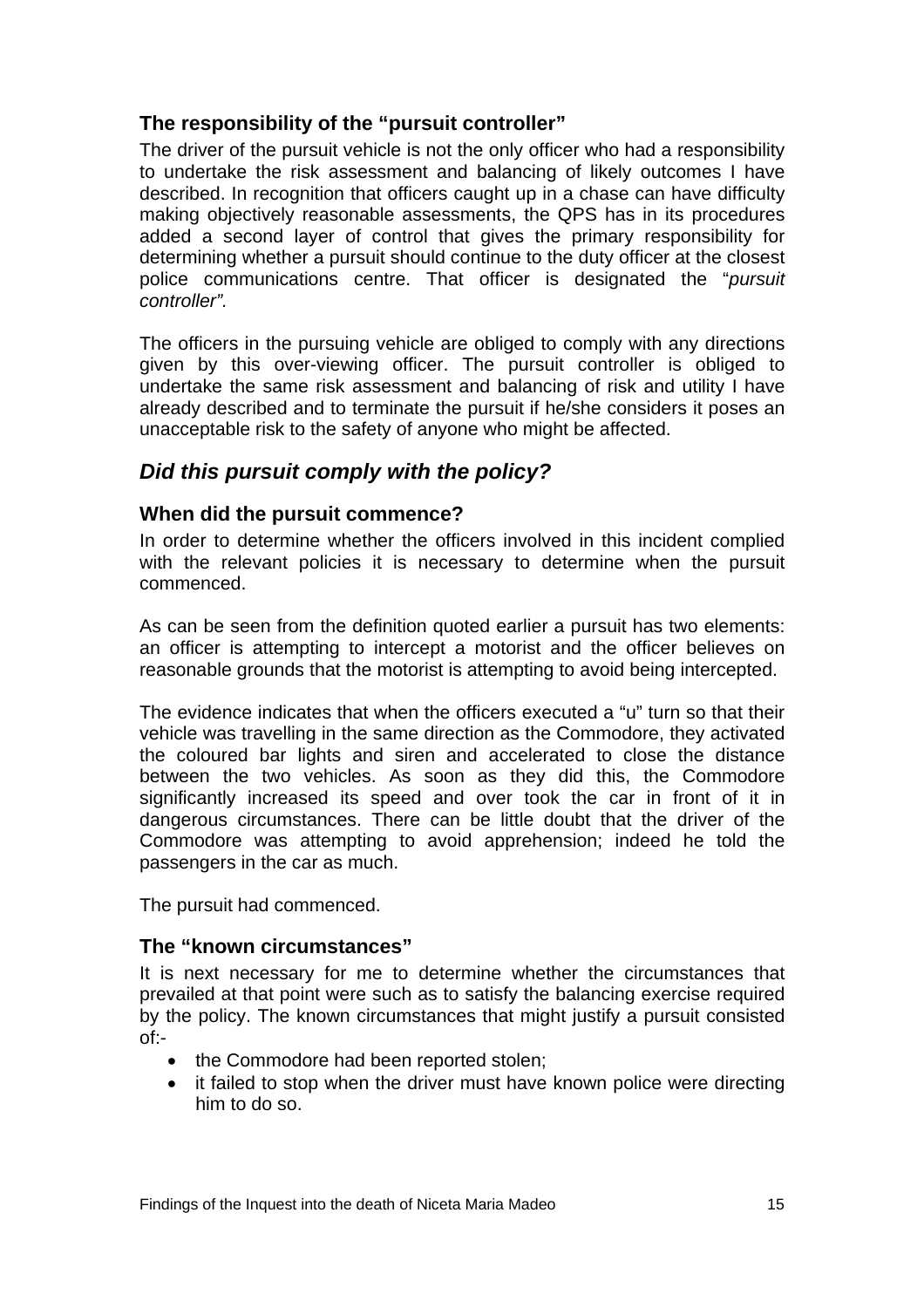<span id="page-17-0"></span>When interviewed and when giving evidence, Senior Constable Topp said he also had regard to suspicions that those responsible for stealing the brown Commodore had also been involved in a number of other offences he nominated. He was proven correct in relation to some of those offences but it is clear that they were not then part of the "*known circumstances*" and should have been disregarded.

The circumstances that militated against a pursuit being commenced were:-

- the young age and inexperience of the driver;
- the number of passengers;
- the wet road; and
- the significant volume of traffic on the highway.

However, as discussed earlier, Senior Constable Topp says he was not aware the car was being driven by an unlicensed, inexperienced juvenile and so that factor should be disregarded when critiquing his performance.

On balance, I do not consider the risks of which he was aware outweighed the law enforcement objectives warranting action. Accordingly I consider it was reasonable and appropriate for Senior Constable Topp to commence the pursuit.

## **Notification of commencement of pursuit**

Senor Constable Topp and his partner, Constable Kennedy, were in radio communion with the Mackay radio room when they came across the stolen Commodore and commenced the pursuit. They promptly broadcast this and continued to give a reasonable description of the events as they unfolded, as required by the policy.

Sergeant Greg Boulton was the radio room supervisor at the material time. He heard the events unfolding and assumed the responsibilities of pursuit controller.

## **The continuing risk assessment**

It soon became apparent the driver of the stolen Commodore had scant regard for the safety of himself, his passengers or other road users. On a wet road he crossed double unbroken lines to overtake a number of vehicles; overtook a car and caravan on a blind corner and drove at a speed estimated by Senior Constable Topp to be 150 km/hr. The danger inherent in this driving was manifested by one of the cars that was overtaken nearly being forced into bridge railings and one of the on coming cars having to pull off the road.

Mr Cranny is correct when he submits that reasonable minds may differ on the magnitude of risk in any given circumstances. But that does not mean an officer complies with the policy simply because he genuinely believes the risk in question is justified. As Mr Cranny acknowledged, the test must be whether that assessment is reasonable in the circumstances.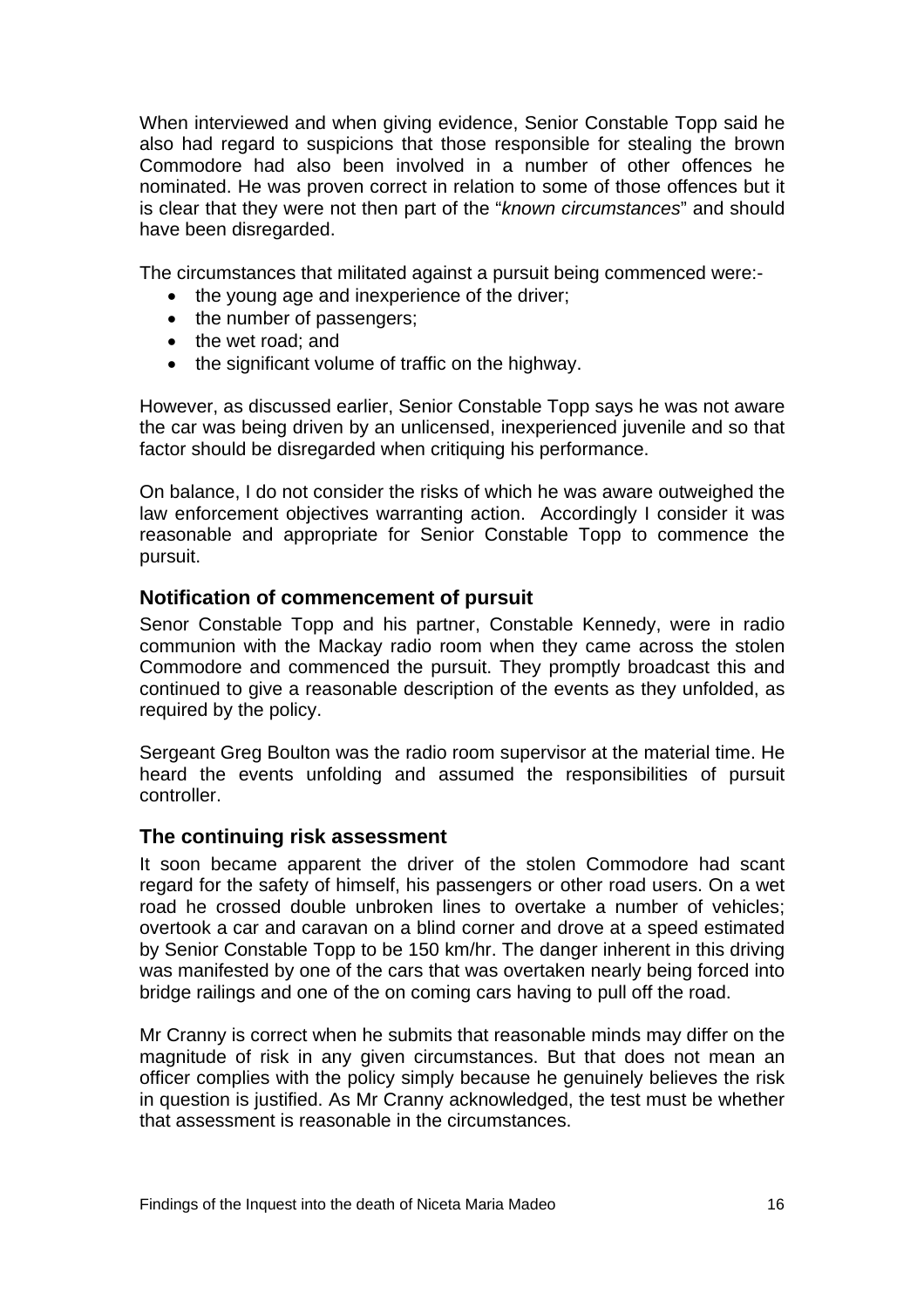<span id="page-18-0"></span>Having regard to the necessity for the pursuit in this case – the apprehension of persons who were unlawfully using a 21 year old Commodore, I find the assumption of risk created by continuing to pursue a vehicle being driven in the manner described was not reasonable. I do not accept that just because these dangerous manoeuvres did not result in a crash, it was appropriate to continue with the pursuit. There was no basis to think the driver would spontaneously refrain from such actions if the pursuit continued or that the fortuitous avoidance of a crash would persist.

Accordingly, the policy mandated the pursuit should have been abandoned.

While the vehicles were on the highway this did not happen at any stage, either within the terms of the policy, which required the officers to stop their car and switch off the lights and sirens, or in substance. Contrary to Mr Cranny's submission that after being told by the pursuit controller that "*it might be advisable to pull back*" Senior Constable Topp let the stolen car pull away and only caught up to it unintentionally when it slowed, Senior Constable Topp gave evidence that it was his intention to intercept the vehicle as they approached Proserpine. He said that when the Commodore was delayed by a truck at this point, "*I thought we might have a chance to catch him,"* but because the truck pulled over "*he* (the Commodore) *managed to keep going.*"

Senor Constable Topp says he relinquished this ambition only when the driver of the Commodore diverted into the township. At that juncture, Senior Constable Topp made the morbidly prescient observation that the driver of the Commodore was likely to kill somebody.

It is clear the police car then slowed from the 120 km per/hr it was travelling at on the outskirts of town. However, when the Commodore hit the parked car the police vehicle was no more than 130 metres behind it and when it crashed into Mr Madeo's car at the other end of Main Street, the police car was approximately 230 metres back. It may be the actions of the officers during this part of the pursuit can best be described as disengaging, a concept I shall turn to when considering the actions of the pursuit controller.

The officers did not switch off their car's lights and siren when driving down Main Street as Senior Constable Topp considered it would warn people of the approaching danger. He acknowledged he did not consider the effect this may have on the fleeing Commodore driver. It was suggested the policy is silent on this consideration. I disagree. Implicit in the policy is the understanding that the actions of pursuing officers can negatively impact upon the actions of those they are chasing. Notwithstanding that, in this case, I accept the officers reasoning in leaving their lights and siren on.

#### **The pursuit controller's performance**

As mentioned earlier, the pursuit controller, in this case, Sergeant Boulton, was required to make the same risk assessment as the officer driving the pursuit car, relying on the information provided to him over the radio by the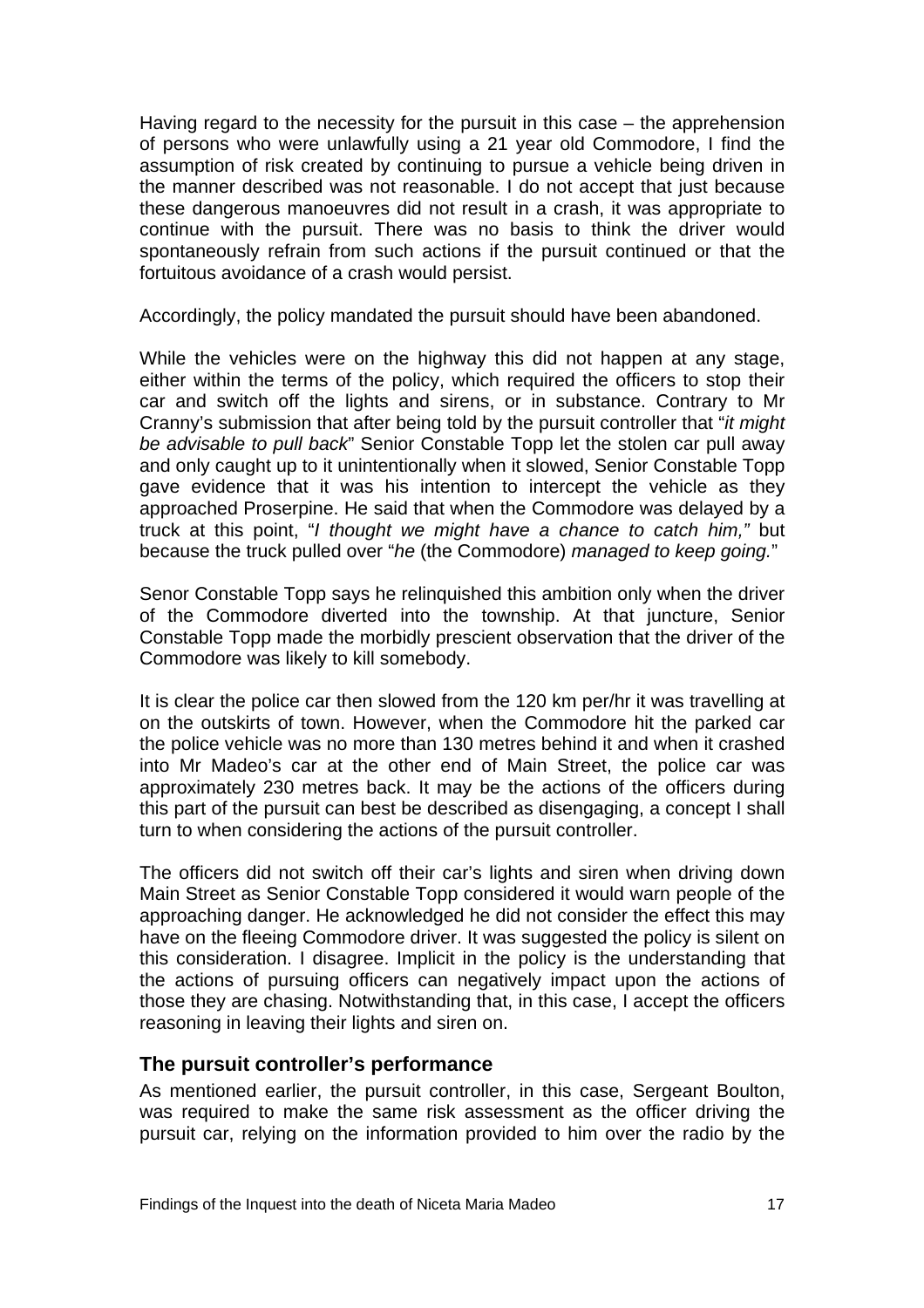<span id="page-19-0"></span>officers in that car. It was his duty to direct the pursuing officers to abandon the pursuit when its risks outweighed its necessity.

As I have already mentioned this did not happen. It follows; Sergeant Boulton failed to appropriately apply the policy. He conceded as much in the witness box.

He considers he directed the pursing officers to "disengage"; a concept first introduced into QPS policies in January 2006 and since abandoned. He says the suggestion to pull back was meant to be a direction that they allow the pursued vehicle to pull away. The policy would then have required his approval before the pursuit was re-engaged.

Senior Constable Topp says he did not understand the comments to be activating this aspect of the pursuit policy. And indeed, Sergeant Boulton could have detected from the actions described by the pursuing car that it had not disengaged when he was told the police car was travelling at 120 km per hr entering Proserpine and the Commodore was "*seventy to eighty metres in front of us."*

I find it inexplicable, that even when told the Commodore had struck a parked car and was "*swerving all over the road up the main street of Proserpine"*, Sergeant Boutlon did not order the pursuit be abandoned.

## *Conclusions*

I have found the QPS pursuit policy was not adhered to by the senior officer in the pursuing vehicle or by the pursuit controller. I readily acknowledge that in neither case was this the result of a wilful disregard of those policies: rather, serious errors of judgement were involved. I also acknowledge no malicious or improper purpose was involved in these errors. They were made by officers attempting to do their jobs. I accept the submissions it can not be proven that had the officers complied with the policies no harm would have come to anybody; but there is in my mind no doubt that by failing to do so they increased the likelihood of a harmful conclusion to the pursuit.

It is obvious the officers involved have suffered as a result of the outcome, as has the person primarily responsible for Mrs Madeo's death, Craig Cuthbert. However their distress is small compared to the enduring loss of the Madeo family. I offer them my sincere condolences.

This inquest is closed.

Michael Barnes State Coroner Proserpine 26 March 2009

Findings of the Inquest into the death of Niceta Maria Madeo 18